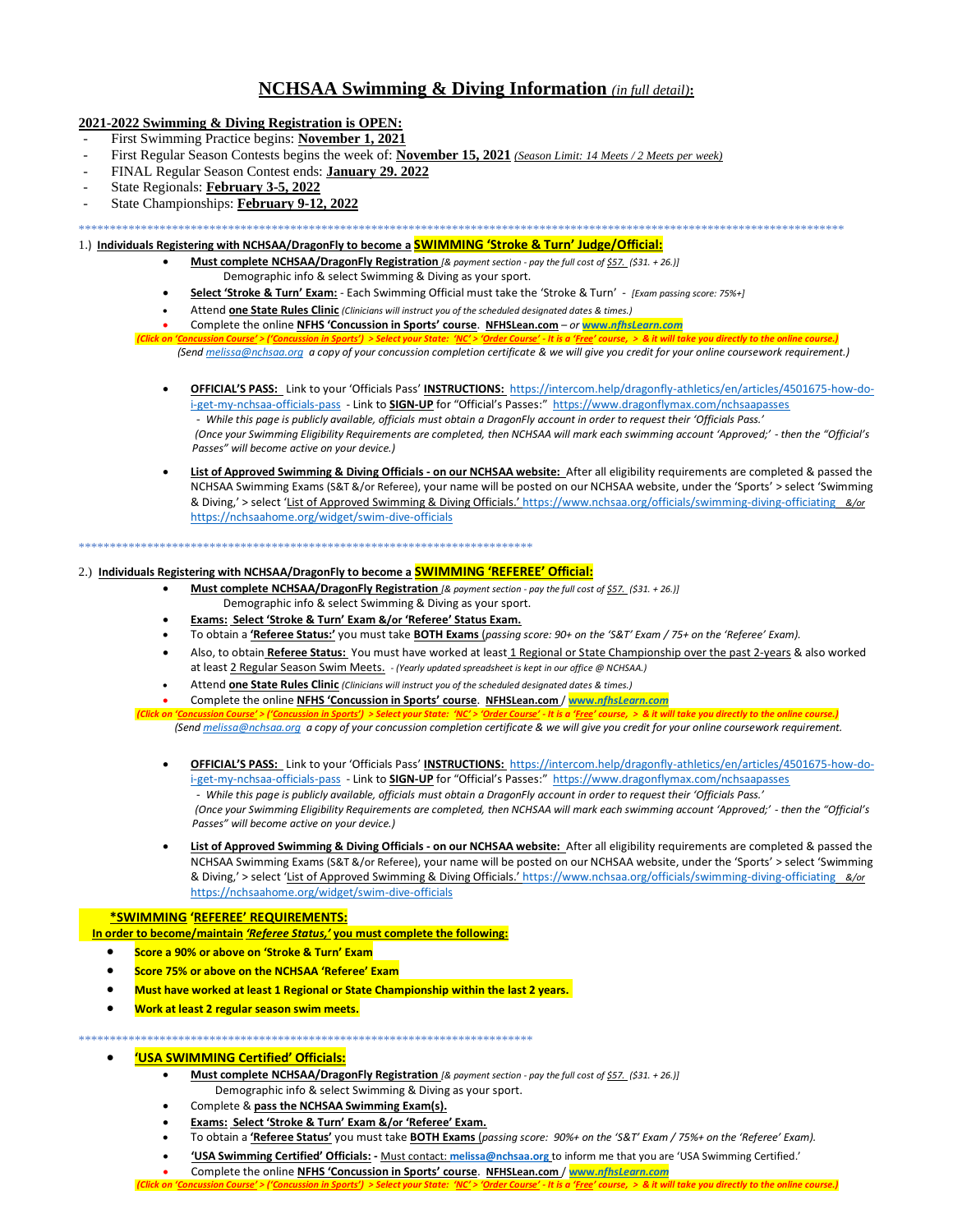*(Sen[d melissa@nchsaa.org](mailto:melissa@nchsaa.org) a copy of your concussion completion certificate & we will give you credit for your online coursework requirement.)*

- Attend **one State Rules Clinic** *(Clinicians will instruct you of the scheduled designated dates & times.)*
- Do NOT have to meet the 2-year criteria to maintain the 'Referee' status, since you are 'USA Certified.'
- **OFFICIAL'S PASS:** Link to your 'Officials Pass' **INSTRUCTIONS:** [https://intercom.help/dragonfly-athletics/en/articles/4501675-how-do](https://intercom.help/dragonfly-athletics/en/articles/4501675-how-do-i-get-my-nchsaa-officials-pass)[i-get-my-nchsaa-officials-pass](https://intercom.help/dragonfly-athletics/en/articles/4501675-how-do-i-get-my-nchsaa-officials-pass) - Link to **SIGN-UP** for "Official's Passes:" <https://www.dragonflymax.com/nchsaapasses> - *While this page is publicly available, officials must obtain a DragonFly account in order to request their 'Officials Pass.' (Once your Swimming Eligibility Requirements are completed, then NCHSAA will mark each swimming account 'Approved;' - then the "Official's Passes" will become active on your device.)*
- **List of Approved Swimming & Diving Officials - on our NCHSAA website:** After all eligibility requirements are completed & passed the NCHSAA Swimming Exams (S&T &/or Referee), your name will be posted on our NCHSAA website, under the 'Sports' > select 'Swimming & Diving,' > select 'List of Approved Swimming & Diving Officials.' <https://www.nchsaa.org/officials/swimming-diving-officiating> *&/or*  <https://nchsaahome.org/widget/swim-dive-officials>

# \*\*\*\*\*\*\*\*\*\*\*\*\*\*\*\*\*\*\*\*\*\*\*\*\*\*\*\*\*\*\*\*\*\*\*\*\*\*\*\*\*\*\*\*\*\*\*\*\*\*\*\*\*\*\*\*\*\*\*\*\*\*\*\*\*\*\*\*\*\*\*\*\*

# • **High School Swimming Coaches:**

 *(We normally do not have many HS Swim Coaches register to be a 'Referee Status' Swimming Official, / most sign-up for 'S&T' Judging.)*

- FIRST, contact me*: [melissa@nchsaa.org](mailto:melissa@nchsaa.org)* to let me know you are a **HS Coach.** *(A separate spreadsheet will be kept on all H.S. Coaches.)*
- HS Coaches are **Exempt from paying, but you still need to begin your DragonFly registration to access the S&T & 'Referee Exams.**
- Must complete & **pass the NCHSAA Swimming Exam - ('S&T'** score 75%+ **&/or 'Referee' Exams)**
- To obtain a **'Referee Status:'** you must take **BOTH Exams** (*passing score: 90%+ on the 'S&T' Exam / 75%+ on the 'Referee' Exam.)*
- Exempt from attending a **Swimming &/or Diving State Rules Clinic** *(since you have already attended your Coaches Rules Clinic)*
- Exempt from having to **meet the 2-year criteria if you are going to officiate as 'S&T' Judge only.**
- Exempt from the online **NFHS 'Concussion' course** *(since you have already taken this course online).*
- **List of Approved Swimming & Diving Officials - on our NCHSAA website:** After all eligibility requirements are completed & pass the NCHSAA Swimming Exams (S&T), your name will be posted on our NCHSAA website, under the 'Sports' > select 'Swimming & Diving,' > select 'List of Approved Swimming & Diving Officials.' <https://www.nchsaa.org/officials/swimming-diving-officiating> *&/or*  <https://nchsaahome.org/widget/swim-dive-officials>

\*\*\*\*\*\*\*\*\*\*\*\*\*\*\*\*\*\*\*\*\*\*\*\*\*\*\*\*\*\*\*\*\*\*\*\*\*\*\*\*\*\*\*\*\*\*\*\*\*\*\*\*\*\*\*\*\*\*\*\*\*\*\*\*\*\*\*\*\*\*\*\*\*\*\*\*\*\*\*\*\*\*\*\*\*\*\*\*\*\*\*\*\*\*\*\*\*\*\*\*\*\*\*\*\*\*

### 3.) **ANY Individual Registering with NCHSAA/DragonFly to be a DIVING JUDGE:**

- **Must complete NCHSAA/DragonFly Registration** *[& payment section - pay the full cost of \$57. (\$31. + 26.)]* Complete Demographic info & select Swimming & Diving as your sport.
- Complete & **pass the NCHSAA (10 question) Diving Exam** (70%+ score).

\*\*\*\*\*\*\*\*\*\*\*\*\*\*\*\*\*\*\*\*\*\*\*\*\*\*\*\*\*\*\*\*\*\*\*\*\*\*\*\*\*\*\*\*\*\*\*\*\*\*\*\*\*\*\*\*\*\*\*\*\*\*\*\*\*\*\*\*\*\*\*\*\*

• Complete the online **NFHS 'Concussion in Sports' course**. - **NFHSLean.com** *-/* **www.***[nfhsLearn.com](http://www.nfhslearn.com/)*

(Click on 'Concussion Course' > ('Concussion in Sports') > Select your State: 'NC' > 'Order Course' - It is a 'Free' course, > & it will take you directly to the online course.

 *(Sen[d melissa@nchsaa.org](mailto:melissa@nchsaa.org) a copy of your concussion completion certificate & we will give you credit for your online coursework requirement.)*

- **OFFICIAL'S PASS:** Link to your 'Officials Pass' **INSTRUCTIONS:** [https://intercom.help/dragonfly-athletics/en/articles/4501675-how-do](https://intercom.help/dragonfly-athletics/en/articles/4501675-how-do-i-get-my-nchsaa-officials-pass)[i-get-my-nchsaa-officials-pass](https://intercom.help/dragonfly-athletics/en/articles/4501675-how-do-i-get-my-nchsaa-officials-pass) - Link to **SIGN-UP** for "Official's Passes:" <https://www.dragonflymax.com/nchsaapasses> - *While this page is publicly available, officials must obtain a DragonFly account in order to request their 'Officials Pass.' (Once your Swimming Eligibility Requirements are completed, then NCHSAA will mark each swimming account 'Approved;' - then the "Official's Passes" will become active on your device.)*
- **List of Approved Swimming & Diving Officials - on our NCHSAA website:** After all eligibility requirements are completed & passed the NCHSAA Swimming Exams (S&T &/or Referee), your name will be posted on our NCHSAA website, under the 'Sports' > select 'Swimming & Diving,' > select 'List of Approved Swimming & Diving Officials.' <https://www.nchsaa.org/officials/swimming-diving-officiating> *&/or*  <https://nchsaahome.org/widget/swim-dive-officials>

## • **"USA DIVING Certified" Officials**:

- **Must complete NCHSAA/DragonFly Registration** *[& payment section: - pay the full cost of \$57. (\$31. + 26.)]* Demographic info, & select Swimming & Diving as your sport,
- **NCHSAA Diving Exam.**
- **'USA Diving Certified' Officials: -** Must contact: **[melissa@nchsaa.org](mailto:melissa@nchsaa.org)** to inform us that you are 'USA Diving Certified.'
- Exempt from taking the 10 question **NCHSAA Diving Exam,** posted on our NCHSAA website.
- Exempt from attending a **Swimming &/or Diving State Rules Clinic.**
- Complete the online **NFHS 'Concussion in Sports' course**. **NFHSLean.com** / **www.***[nfhsLearn.com](http://www.nfhslearn.com/)*

<u>ts')</u> > Select your State: '<mark>NC'</mark> > '<mark>Order Course'</mark> - It is a '<mark>Fı</mark>

 *(Sen[d melissa@nchsaa.org](mailto:melissa@nchsaa.org) a copy of your concussion completion certificate & we will give you credit for your online coursework requirement.)*

- **OFFICIAL'S PASS:** Link to your 'Officials Pass' **INSTRUCTIONS:** [https://intercom.help/dragonfly-athletics/en/articles/4501675-how-do](https://intercom.help/dragonfly-athletics/en/articles/4501675-how-do-i-get-my-nchsaa-officials-pass)[i-get-my-nchsaa-officials-pass](https://intercom.help/dragonfly-athletics/en/articles/4501675-how-do-i-get-my-nchsaa-officials-pass) - Link to **SIGN-UP** for "Official's Passes:" <https://www.dragonflymax.com/nchsaapasses> - *While this page is publicly available, officials must obtain a DragonFly account in order to request their 'Officials Pass.' (Once your Swimming Eligibility Requirements are completed, then NCHSAA will mark each swimming account 'Approved;' - then the "Official's Passes" will become active on your device.)*
- **List of Approved Swimming & Diving Officials - on our NCHSAA website:** After all eligibility requirements are completed & passed the NCHSAA Swimming Exams (S&T &/or Referee), your name will be posted on our NCHSAA website, under the 'Sports' > select 'Swimming & Diving,' > select 'List of Approved Swimming & Diving Officials.' <https://www.nchsaa.org/officials/swimming-diving-officiating> *&/or*  <https://nchsaahome.org/widget/swim-dive-officials>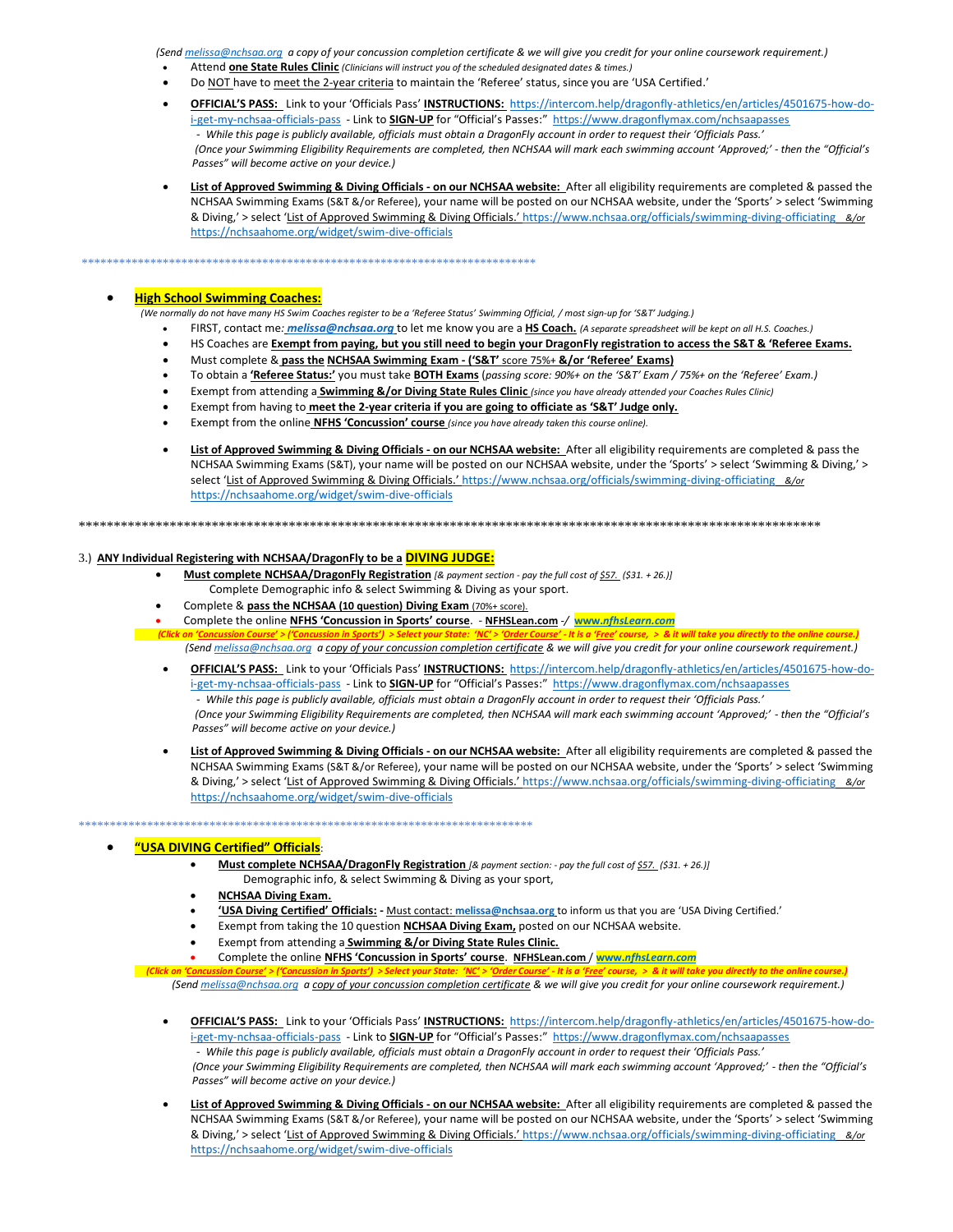#### \*\*\*\*\*\*\*\*\*\*\*\*\*\*\*\*\*\*\*\*\*\*\*\*\*\*\*\*\*\*\*\*\*\*\*\*\*\*\*\*\*\*\*\*\*\*\*\*\*\*\*\*\*\*\*\*\*\*\*\*\*\*\*\*\*\*\*\*\*\*\*\*\*

# • **High School Coaches - DIVING ONLY:**

- · FIRST contact me*: [melissa@nchsaa.org](mailto:melissa@nchsaa.org)* to let me know you are a HS Coach. *(A separate spreadsheet will be kept on all H.S. Coaches.)*
- · HS Coaches are **Exempt from Registering.**
- Must complete & pass the 10 question NCHSAA Diving Exam, posted on our NCHSAA website.
- · Exempt from attending a **Swimming &/or Diving State Rules Clinic.**
- · Exempt from the online **NFHS 'Concussion' course** *(since you have already taken this course online).*
	- **List of Approved Swimming & Diving Officials - on our NCHSAA website:** After you pass the NCHSAA 10 question Diving Exam (70%+), your name will be posted on our NCHSAA website, under the 'Sports' > select 'Swimming & Diving,' > select 'List of Approved Swimming & Diving Officials.' <https://www.nchsaa.org/officials/swimming-diving-officiating> *&/or*  <https://nchsaahome.org/widget/swim-dive-officials>

#### **Officials' Qualification Data:**

**'List of Approved Swimming & Diving Officials'** will be posted on the NCHSAA websit[e www.nchsaa.org,](http://www.nchsaa.org/) - click on the 'Sports' tab, then select 'Swimming & Diving,' - then select 'List of Approved Diving Officials' - <https://www.nchsaa.org/officials/swimming-diving-officiating> *&/or*  <https://nchsaahome.org/widget/swim-dive-officials>

All Swimming & Diving Officials information will be updated as we receive your completed requirements, in order to become certified.

#### **Verification Forms:**

The verification forms must be signed at each meet you work. **The verification form must be returned to the NCHSAA Office by March 1, 2022.**

\*\*\*\*\*\*\*\*\*\*\*\*\*\*\*\*\*\*\*\*\*\*\*\*\*\*\*\*\*\*\*\*\*\*\*\*\*\*\*\*\*\*\*\*\*\*\*\*\*\*\*\*\*\*\*\*\*\*\*\*\*\*\*\*\*\*\*\*\*\*\*\*\*\*\*\*\*\*\*\*\*\*\*\*\*\*\*\*\*\*\*\*\*\*\*\*\*\*\*\*\*\*\*\*\*\*\*\*\*\*\*\*\*\*\*\*\*\*

**\*Further Instructions on completing the NCHSAA/DragonFly Officials Registration process:**

# **\*2021-2022 Officials' Registration:**

**[Click here to Register](https://www.dragonflymax.com/academyofficialsregistration)***/LOG-IN<https://www.dragonflymax.com/academyofficialsregistration>*

*(Click on the Red Tab, or the 3 lines/menu bar, in the upper right-hand corner: "LOG IN/SIGN UP")*

Or feel free to go to our NCHSAA website to the **Registration/Log-In page:***<https://www.nchsaa.org/officials/registration>* All Registration Instructions & Tutorial Videos on our NCHSAA website or link DragonFly link: <https://www.dragonflymax.com/academyofficialsregistration> -*Or -* <https://max.dragonflyathletics.com/>

# **\*\*Steps to beginning your NCHSAA / NFHS / DragonFly Officials' Registration:**

- 1. Create your Account.
- *Enter your email address & create a personal password. – (Remember & use this each time to re-enter your registration site.)*
- 2. Select your role as '**Official'** > select: '**CONTEST OFFICIAL'**
- 3. Select your **State (NC) - Select your State Association (NCHSAA) Select your Sport(s) / Swimming.**

**For Technical issues: contact DragonFly team: [www.dragonflymax.com/contact](http://www.dragonflymax.com/contact) - or NFHS 'Center of Officials Services' ("COS") #1-877-246-1818.** Questions: contact the NCHSAA Officiating Office: Melissa Knight: [melissa@nchsaa.org](mailto:melissa@nchsaa.org) or #919-240-7374.

\*\*\*\*\*\*\*\*\*\*\*\*\*\*\*\*\*\*\*\*\*\*\*\*\*\*\*\*\*\*\*\*\*\*\*\*\*\*\*\*\*\*\*\*\*\*\*\*\*\*\*\*\*\*\*\*\*\*\*\*\*\*\*\*\*\*\*\*

*\*1 st section:* **Complete your Demographic Information, & General Information (2) questions:**

Click on the red tab that reads: **"START"** *(right-hand side)* - and enter &/or update your Demographic Information;

- then click 'NEXT' (top right-hand corner), you will need to answer the two 'General Information' questions on this next screen; then click 'DONE' - (at the top of the *page).*

\*\*\*\*\*\*\*\*\*\*\*\*\*\*\*\*\*\*\*\*\*\*\*\*\*\*\*\*\*\*\*\*\*\*\*\*\*\*\*\*\*\*\*\*\*\*\*\*\*\*\*\*\*\*\*\*\*\*\*\*\*\*\*\*\*\*\*\*

#### *\*2 nd section:* **2021-2022 TESTING Section: NFHS Sport Exam:**

*To access your Exam(s): Re-enter your NCHSAA/DragonFly registration account & go to your checklist page:*

- 2021-2022 Swimming & Diving Exams will **open on October 17th , 2021** & will **close on December 12th, 2021**
- Once your sport testing site opens, press the red tab **'NOT DONE'** (*the red tab is to the right-side of each sport test listed), on* your NCHSAA/DragonFly Registration checklist page; and it will direct you straight to the NFHS Testing Site)
- Step-by-step DragonFly instructions *(link posted below)* in order to access the NFHS testing site: **[https://static1.squarespace.com/static/59033fcdebbd1a7690b7d53f/t/5f08a9305437603e44479f53/1594403122856/NFHS+Exam+Center+Inte](https://static1.squarespace.com/static/59033fcdebbd1a7690b7d53f/t/5f08a9305437603e44479f53/1594403122856/NFHS+Exam+Center+Integration.pdf) [gration.pdf](https://static1.squarespace.com/static/59033fcdebbd1a7690b7d53f/t/5f08a9305437603e44479f53/1594403122856/NFHS+Exam+Center+Integration.pdf)**

 *\*NOTE:* **- You may stop and start your exam as many times as needed, but once you "SUBMIT THE EXAM" you will NOT be able to RE-ENTER nor RE-TAKE the EXAM!!**   *(You may access your exam as needed & you will notice the screen on the dashboard appear as such: "CONTINUE.")*  An email confirmation and score will be sent to you, after you complete your exam*.*

• **Swimming Passing Grade = 75%+** | **Diving Passing Grade = 70%+**  *('Referee' status: passing Grade needed on 'S&T' = 90%+ | & passing grade needed on 'Referee' Exam =75%+)*

### **\*SWIMMING 'REFEREE' REQUIREMENTS:**

**In order to become/maintain** *'Referee Status,'* **you must do the following:**

- **Score a 90% or above on Stroke & Turn Exam**
- **Score 75% or above on the NC Referee Exam**
- **Must have worked at least 1 Regional or State Championship within the last 2 years.**
- **Work at least 2 regular season swim meets.**